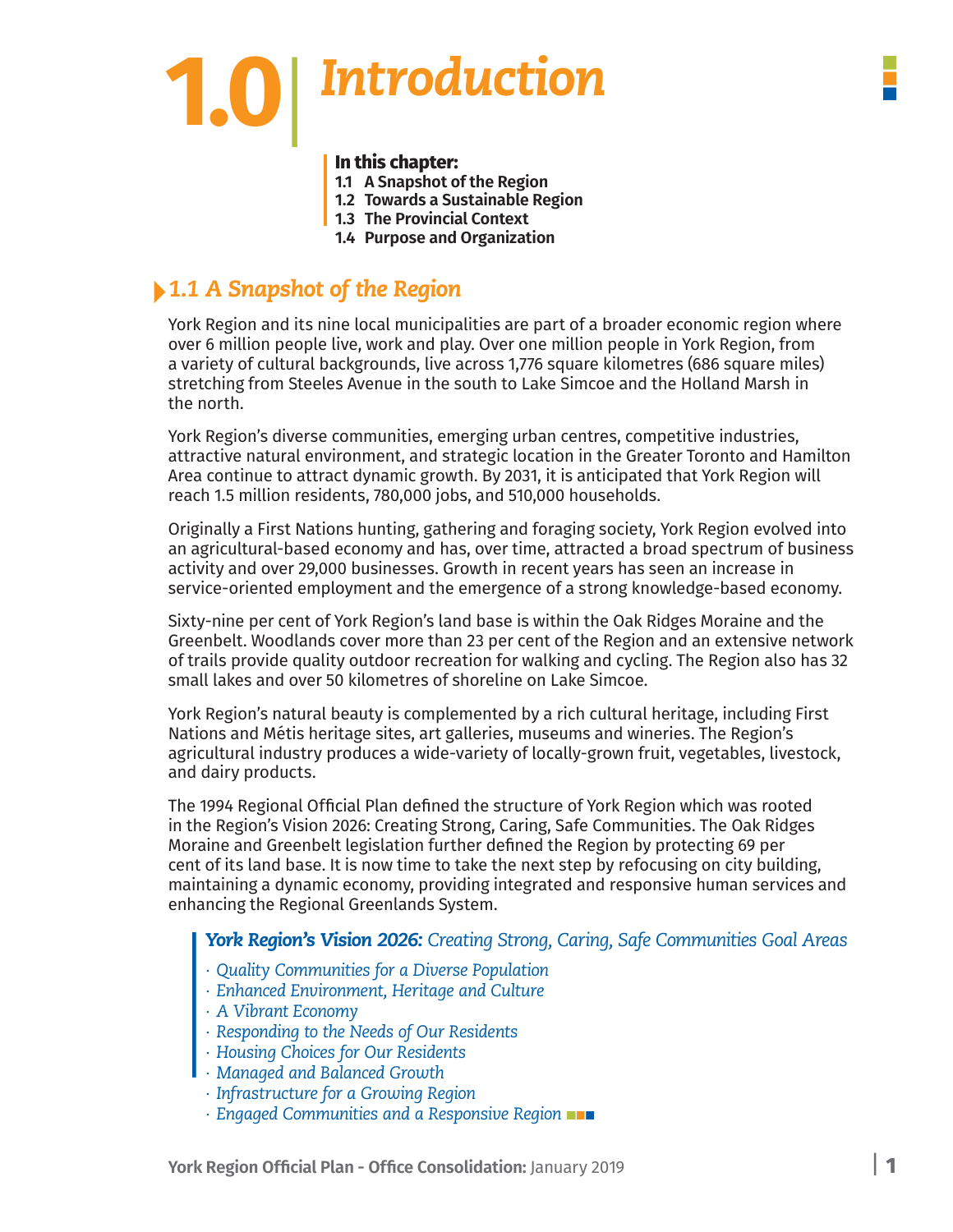

# *1.2 Towards a Sustainable Region*

Sustainability is the lens through which York Region formulates, enhances and implements policy. The award-winning York Region Sustainability Strategy: Towards a Sustainable Region, provides a long term framework for making smarter decisions about all municipal responsibilities that fully evaluates economic, environmental and community considerations. This "triple bottom line approach" will be used to evaluate a number of key emerging trends facing York Region, including:

- an aging and diverse society
- an urbanizing region defined by vibrant centres
- the impact of the built environment on social cohesion among and within communities
- climate change, energy conservation and renewable sources of energy
- societal health issues such as obesity, mental illnesses, and cardiovascular and respiratory diseases

#### *Sustainable Communities*

- *∙ Promote active lifestyles*
- *∙ Meet the diverse needs of residents of all ages, cultures, and abilities*
- *∙ Include a diversity of jobs and affordable housing*
- *∙ Provide quality schools, public spaces, recreation facilities and other amenities*
- *∙ Achieve the highest standard in urban design and green building*
- *∙ Provide safe, accessible mobility systems that prioritize pedestrian and cycling connections, public transit and streets*

This Official Plan represents York Region's ongoing collaboration with its partners and stakeholders to rethink the way communities are designed, serviced and supported. Key elements of this Plan include:

- 1. City building, focusing on Regional Centres and Corridors and including innovation in urban design and green building.
- 2. A minimum of 40 per cent residential intensification within the built-up area.
- 3. New community areas, designed to a higher standard that includes requirements for sustainable buildings, water and energy management, public spaces, mixed use, compact development, and urban design.
- 4. The protection of employment lands from non-employment uses.
- 5. Promotion of a well-designed and intensified built form for new commercial, industrial and institutional developments.
- 6. Updated York Region Master Plans for transportation and transit, water and wastewater, and pedestrian and cycling.
- 7. Enhanced mobility systems using a "people and transit first approach" to connect land use and transportation planning.
- 8. Progressively higher standards in energy and water efficiency, renewable energy systems and waste reduction.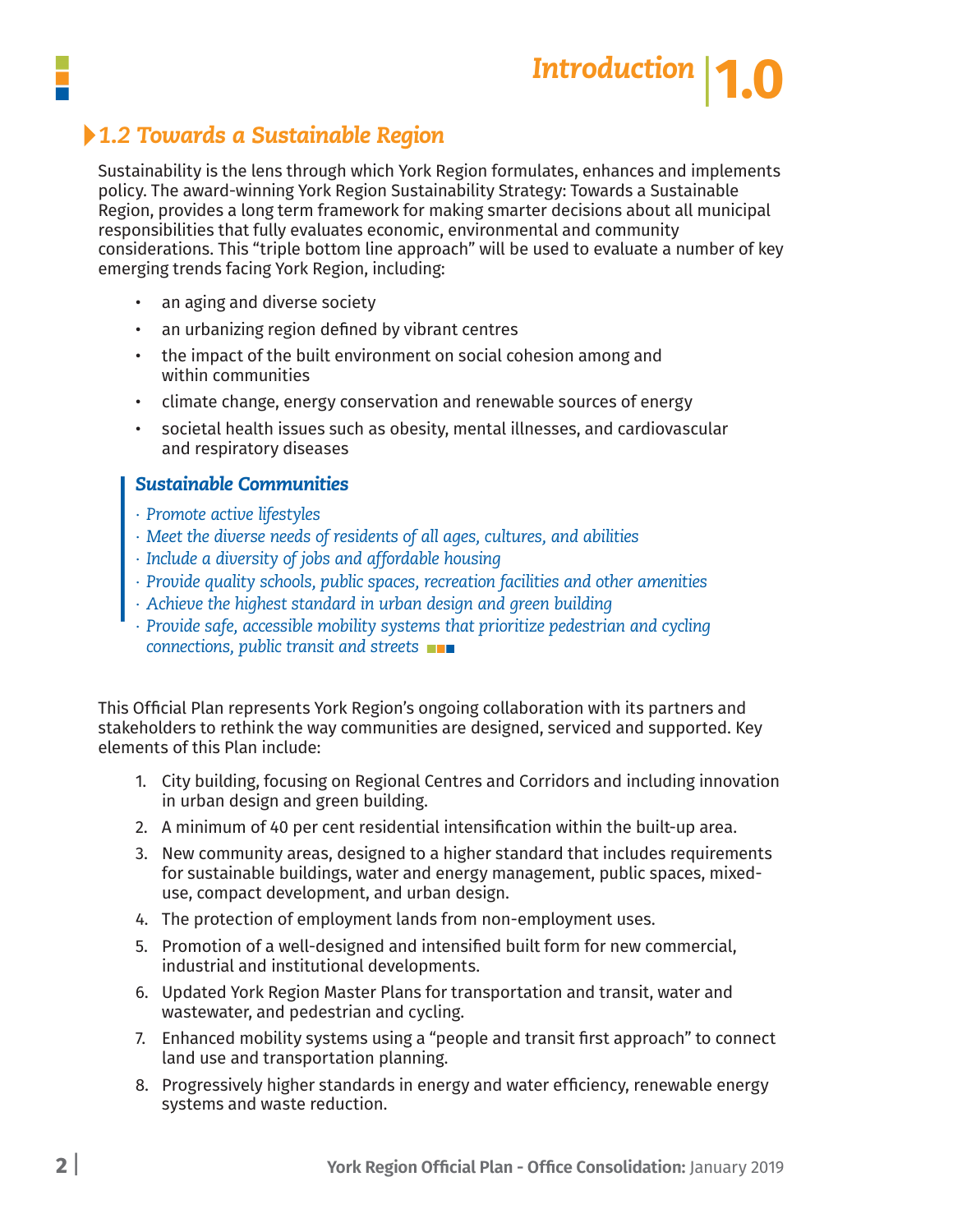# *Introduction* **1.0**|

- 9. Urban development and infrastructure projects that contribute enhancements to the Regional Greenlands System.
- 10. A natural heritage legacy based on a linked and enhanced Regional Greenlands System.
- 11. A minimum 25 per cent affordable new housing units.
- 12. A full-cost accounting approach to financial management that considers the economic, environmental and social costs.
- 13. Protection of the rural and agricultural countryside.

The policies in this Plan will strengthen the connections between the natural and built environment, job opportunities, human services, transportation, public health and fiscal capacity. Making these connections will also foster citizen participation in the economic, social and cultural development of the Region's communities.

### *York Region Triple Bottom line Objectives*

#### *Sustainable Natural Environment:*

- *∙ Identify, protect and enhance the Regional Greenlands System*
- *∙ Ensure a healthy system, rich in native biodiversity*
- *∙ Ensure that significant environmental features and functions are protected and natural hazards avoided*
- *∙ Integrate with infrastructure delivery and urban development*

#### *Healthy Communities:*

- *∙ Promote a mix and range of housing types*
- *∙ Promote the health and well-being of residents in accessible and safe communities*
- *∙ Work with partners to provide adequate and quality human services*
- *∙ Recognize, conserve and promote cultural heritage*
- *∙ improve air quality, the health of communities and address climate change*

#### *Economic Vitality:*

- *∙ Balance job creation with population growth*
- *∙ Encourage entrepreneurship*
- *∙ Retain and attract highly skilled labour*
- *∙ Promote economic diversity and resilience*
- *∙ Deliver context sensitive and efficient infrastructure*

# *1.3 The Provincial Context*

Since 2001, the Province of Ontario has approved several key plans that affect where and how York Region and other municipalities in the Greater Golden Horseshoe will grow.

The Province enacted the Oak Ridges Moraine Conservation Plan in 2002. The Plan protects, restores and enhances the Oak Ridges Moraine's ecological and hydrological features and functions. Approximately 31 per cent of York Region is within the Oak Ridges Moraine.

In 2005, the Greenbelt Plan, affecting an additional 38 per cent of the Region, was approved by the Province. The Greenbelt Plan identifies where urban development should not occur and provides permanent protection for the agricultural land base and ecological features and functions.

**Sustainable Natural Environment** 

**Sustainability**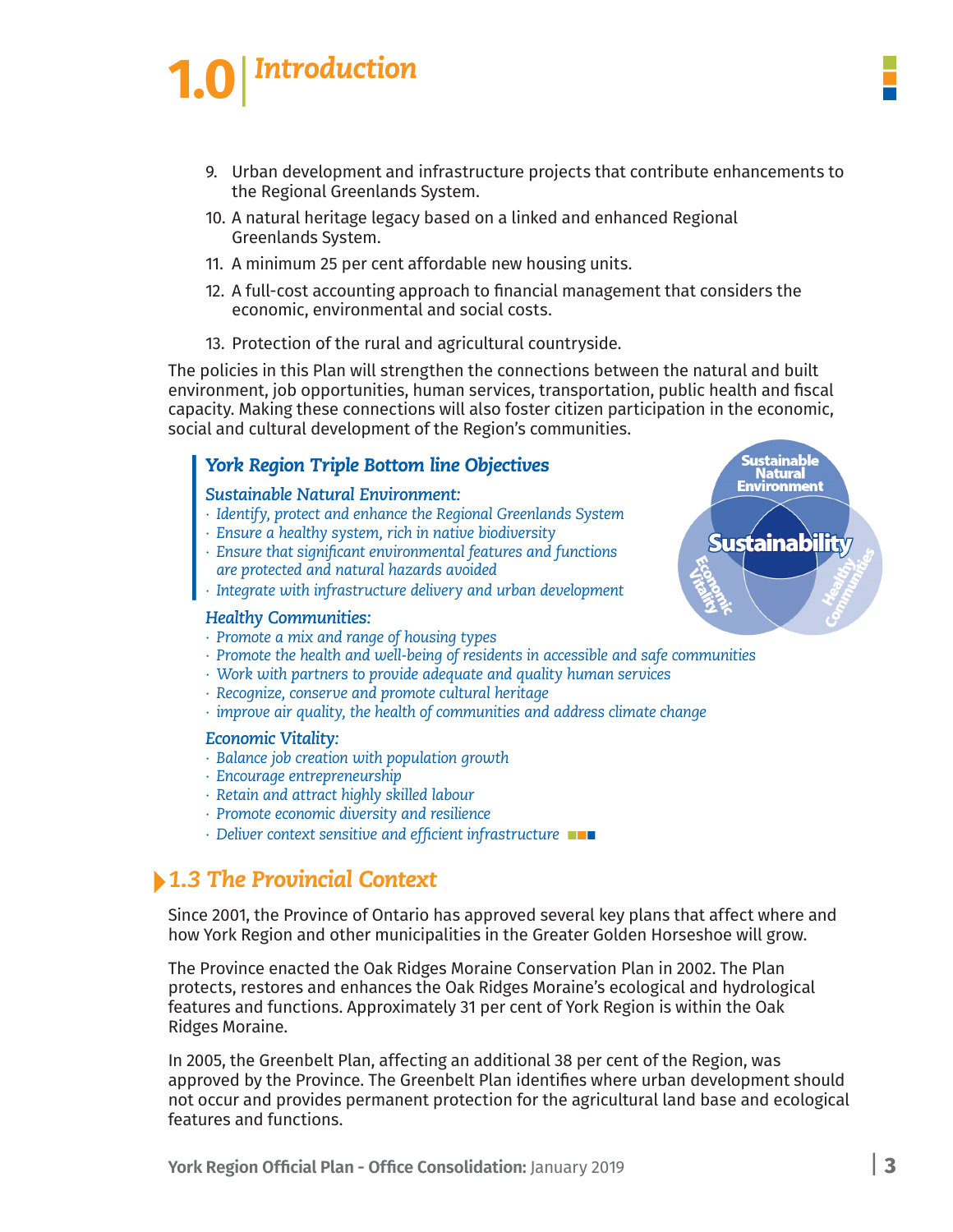



In 2006, the Province enacted Places to Grow: Growth Plan for the Greater Golden Horseshoe, and the Places to Grow Act, 2005, which guide decisions on a wide range of issues, including transportation, infrastructure and land use planning, urban form, housing, natural heritage and resource protection in the interest of promoting economic prosperity.

In 2009, the Province approved the Lake Simcoe Protection Plan which identifies measures required to restore the ecological health of Lake Simcoe. Provisions of the Plan will impact the way future growth occurs in the watershed.

As well, the Metrolinx Regional Transportation Plan: The Big Move is the 25-year blueprint to achieve a transportation system for the Greater Toronto and Hamilton Area that is effective, integrated and multi-modal. The Province's Parkway Belt West Plan also continues to apply within York Region wherein the Region and its municipalities continue to implement provincial policy regarding the protection of major linear infrastructure (such as transportation, power dissemination, and communications) and natural heritage corridors (such as major river valleys).

Under the Planning Act, the Province is the approval authority for this Regional Official Plan. Amendments to this Plan following the approval of the parent document may be exempt from provincial approval. The Province is also a major funding contributor in the Region's infrastructure investments and human services programs. During the planning horizon of this Plan, the Province and the Region will work together to ensure successful implementation of the governing Provincial Plans and legislation.

All planning decisions under the York Region Official Plan shall conform with provincial plans and be consistent with the Provincial Policy Statement.

The Provincial Growth Plan for the Greater Golden Horseshoe together with the Provincial Policy Statement, the Greenbelt Plan, and other provincial plans provide a policy framework and direction that York Region and its municipalities use to formulate new plans to accommodate additional population and employment growth to 2031 in more compact, complete communities and protect and enhance the environment and strengthen the economy. Future updates of the Growth Plan will extend the planning horizon beyond the 2031 period.

In order to accommodate future growth beyond the planning horizon, York Region may redesignate additional rural and agricultural lands outside of the Greenbelt Plan and Oak Ridges Moraine Conservation Plan Area for urban uses through Regional Official Plan Amendments, provided the redesignation meets the tests and policies of the Growth Plan and the Provincial Policy Statement and is undertaken through a Regional municipal comprehensive review of the York Region Official Plan. The Growth Plan outlines a series of tests and criteria to ensure expansions occur when necessary and where most appropriate, and in a way that ensures that infrastructure is in place and the natural environment is protected.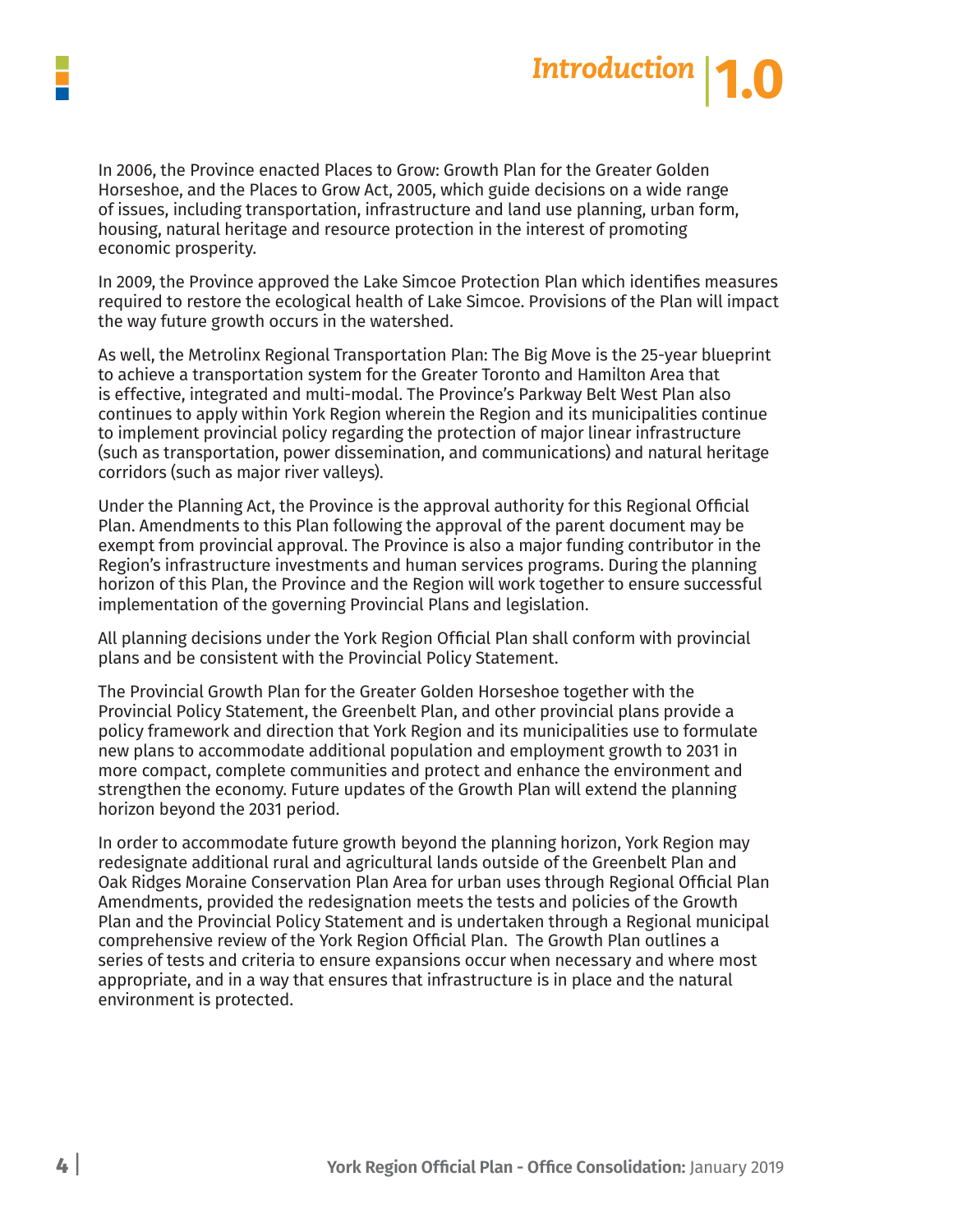# **Introduction**

#### *Key Provincial Initiatives:*

- *∙ The Oak Ridges Moraine Conservation Plan*
- *∙ The Greenbelt Plan*
- *∙ Places to Grow: Growth Plan for the Greater Golden Horseshoe*
- *∙ The Lake Simcoe Protection Plan*
- *∙ Metrolinx Regional Transportation Plan: The Big Move*
- *∙ The Clean Water Act, 2006*
- *∙ The Parkway Belt West Plan*
- *∙ The Green Energy Act, 2009*
- *∙ The Provincial Policy Statement*

# *1.4 Purpose and Organization*

The policies of this Plan will guide economic, environmental and community building decisions to manage growth. A series of regional strategies, plans and guidelines will support and implement the policies in this Plan.

The policies in this Plan will help co-ordinate and set the stage for more detailed planning by local municipalities. This Plan will also provide a framework for co-ordinated planning with adjacent municipalities, as well as with other jurisdictions. These efforts can provide certainty on how to approach environmental, economic and community issues when creating sustainable communities.

All the policies in this Plan must be considered together to determine conformity. Individual policies should not be read or interpreted in isolation. The Plan **is intended to be read in its entirety** and the relevant policies are to be applied to each situation.

The goals, objectives, policies, Tables 1, 2 and 3, Definitions and Maps constitute the York Region Official Plan. Chapter 1, Figures 1, 2 and 3, other tables, graphics, text preceded by a blue vertical bar and introductory text are intended to be illustrative and are provided for information only. *Italicised* terms contained in this Plan are included in the definition section.

This Plan consists of three main sections: Towards a Sustainable Region, Growth Management and Implementation.

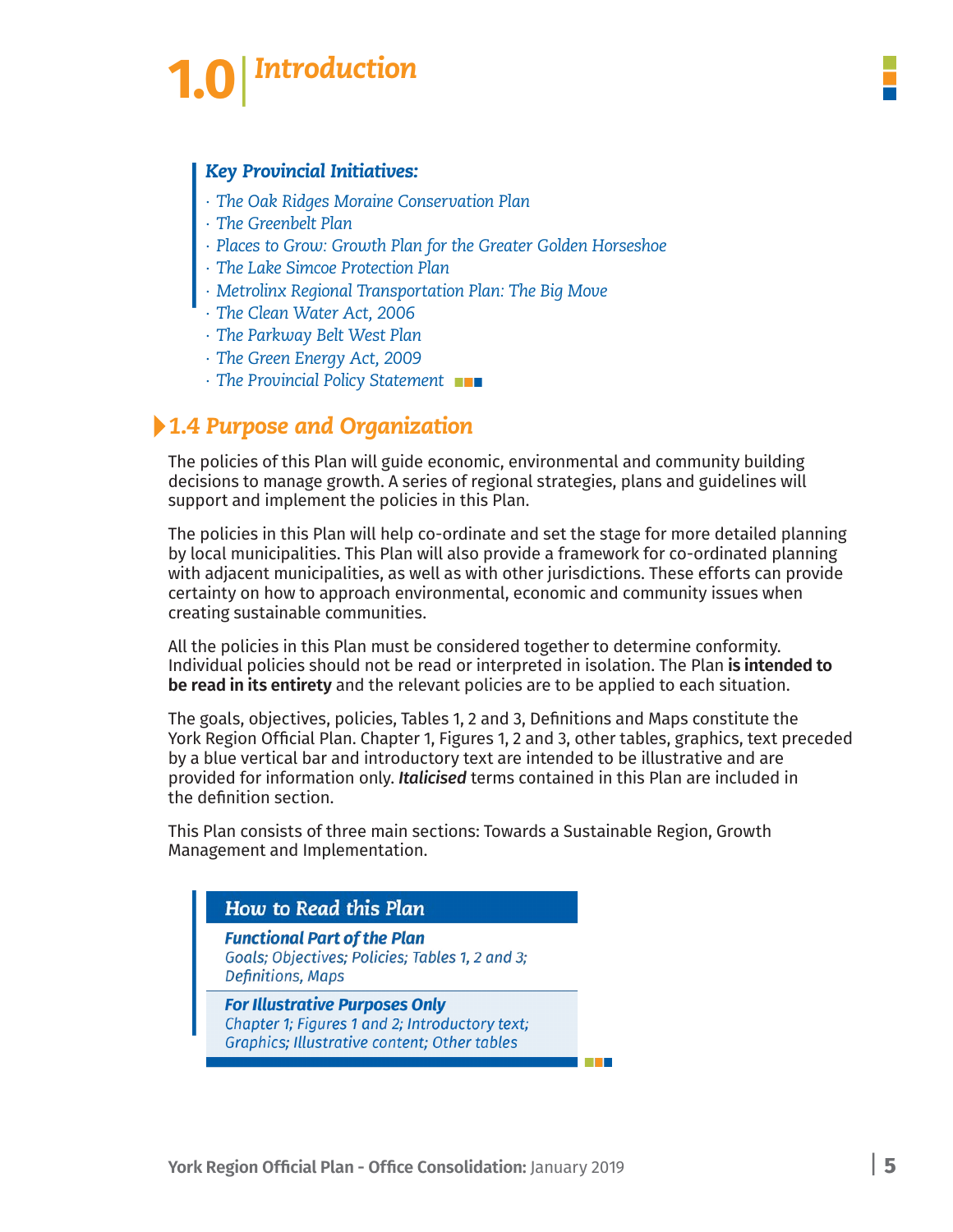

# *Towards a Sustainable Region*

This section details the policies as they relate to this Plan's triple bottom line objectives:

**Chapter 2: A Sustainable Natural Environment** provides direction on enhancing a linked Regional Greenlands System and the treatment of its components.

**Chapter 3: Healthy Communities** sets out policies to improve the health and well-being of the people who live and work in the Region by planning and developing sustainable and active communities.

**Chapter 4: Economic Vitality** establishes a framework to create a competitive and flexible economic environment that encourages investment and a diversity of employment opportunities.

## *Growth Management*

This section sets a new standard for development in York Region's communities and presents a co-ordinated and integrated approach to growth management and infrastructure delivery.

#### **Chapter 5: An Urbanizing Region: Building Cities and Complete Communities**  outlines the Regional Structure and provides development direction on:

- city building in Regional Centres and Corridors, linked by rapid transit

- planning for a minimum target of 40per cent intensification in key strategic areas
- new community areas planned to a higher standard in urban design, sustainable buildings, mobility and sense of place

**Chapter 6: Agricultural and Rural Areas** sets out policies that preserve the rural character of many York Region communities.

**Chapter 7: Servicing Our Population** focuses on:

- reducing the demand for services
- mobility: pedestrian and cycling connections, transit, and streets
- efficiency and savings in water and wastewater
- composting, recycling and waste diversion
- efficient and renewable energy systems

## *Implementation*

**Chapter 8: Implementation** provides direction on the implementation of the policies in this Plan with respect to public engagement, monitoring progress, clarity in review processes, and interpretation.

Using this Plan's integrated approach to growth, infrastructure, environment and community, York Region is committed to a sustainability approach in addressing its challenges and building on its successes. This includes creating jobs, protecting and enhancing natural heritage and culture, creating well-designed communities and providing quality human services.